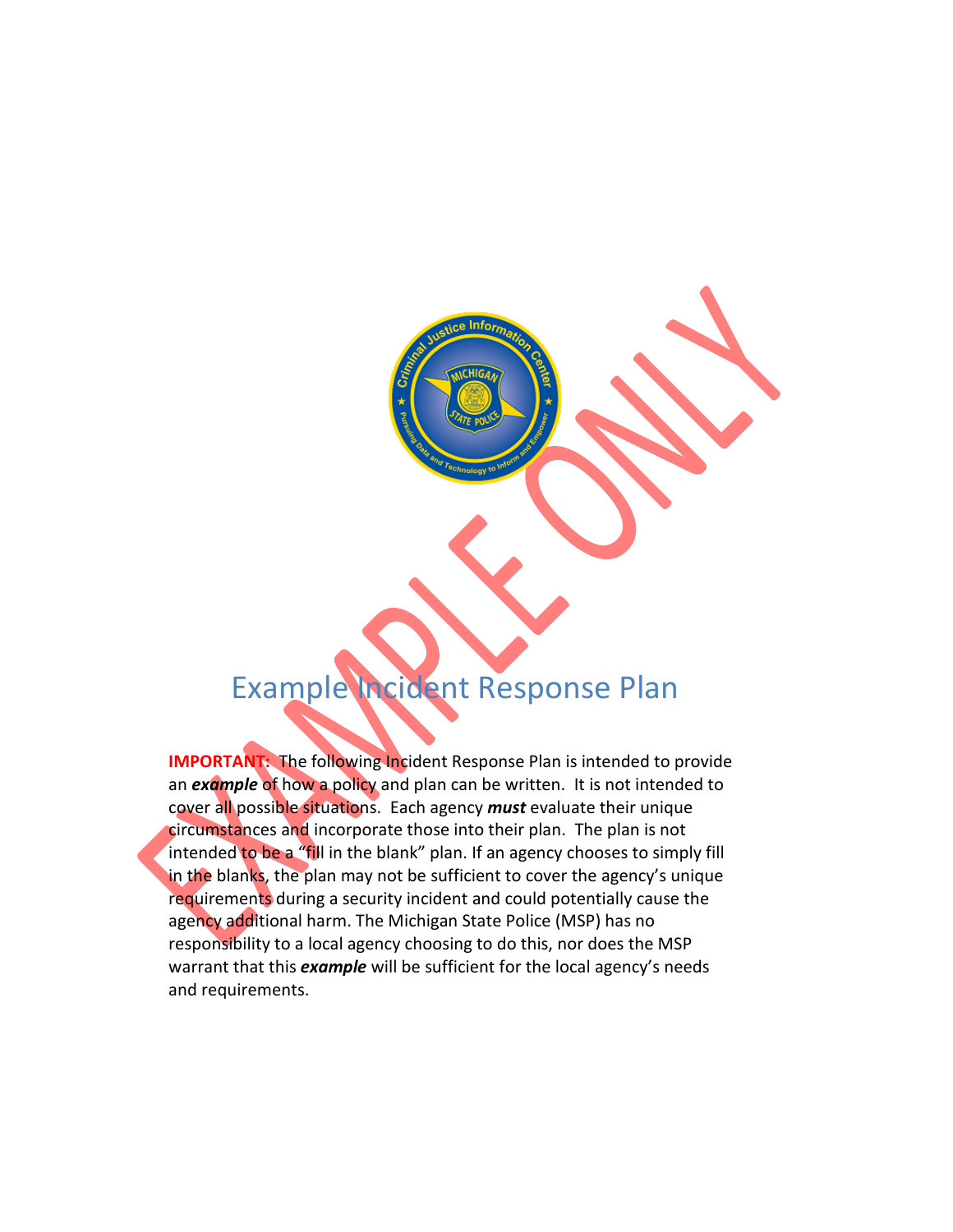# Contents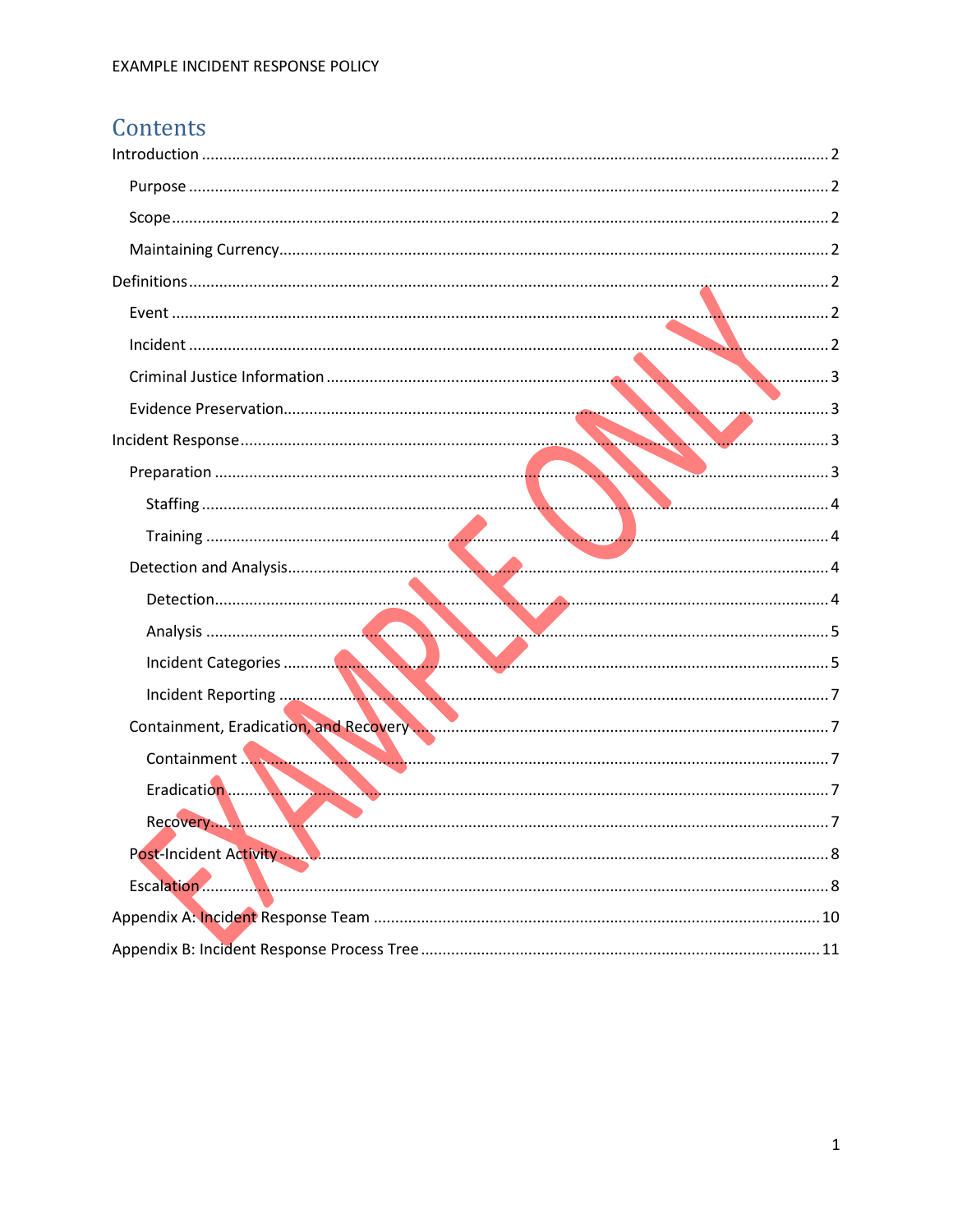## <span id="page-2-0"></span>Introduction

**NOTE: For each section within this document, each agency is expected to customize the language to fit the specific requirements for their agency.**

#### <span id="page-2-1"></span>Purpose

This document describes the **[agency name]** overall plan for preparing and responding to both physical and electronic information security incidents. It defines the roles and responsibilities of participants, characterization of incidents, relationships to other policies and procedures, and reporting requirements. The goal of this Security Incident Response Plan is to prepare for, detect, and respond to security incidents. It provides a framework by which the Incident Response Team (IRT) shall determine the scope and risk of an incident, respond appropriately to that incident, communicate the results and risks to all stakeholders, and reduce the likelihood of an incident from occurring or reoccurring.

#### <span id="page-2-2"></span>Scope

This plan applies to the physical location, the information systems, all Criminal Justice Information (CJI) data, and networks of the **[agency name]** and any person or device that gains access to these systems or data.

#### <span id="page-2-3"></span>Maintaining Currency

It is the responsibility of the **[individual name] [appropriate title]** to maintain and revise this policy to ensure that it is always in a ready state.

## <span id="page-2-4"></span>Definitions

#### <span id="page-2-5"></span>Event

An event is an exception to the normal operation of infrastructure, systems, or services. Not all events become incidents.

### <span id="page-2-6"></span>Incident

An incident is an event that, as assessed by the staff, violates the policies of the **[agency name]** as related to Information Security, Physical Security, or Acceptable Use; other **[agency name]** policy, standard, or code of conduct; or threatens the confidentiality, integrity, or availability of information systems or CJI.

Incidents will be categorized according to their potential for the exposure of protected data or the criticality of the resource, using a four (4) level system of:  $0 - Low$ ;  $1 - Median$ ;  $2 - High$ ;  $3 - Ext$ reme.

Incidents can include:

- Malware/viruses/Trojans.
- Ransomware.
- Phishing.
- Unauthorized electronic access.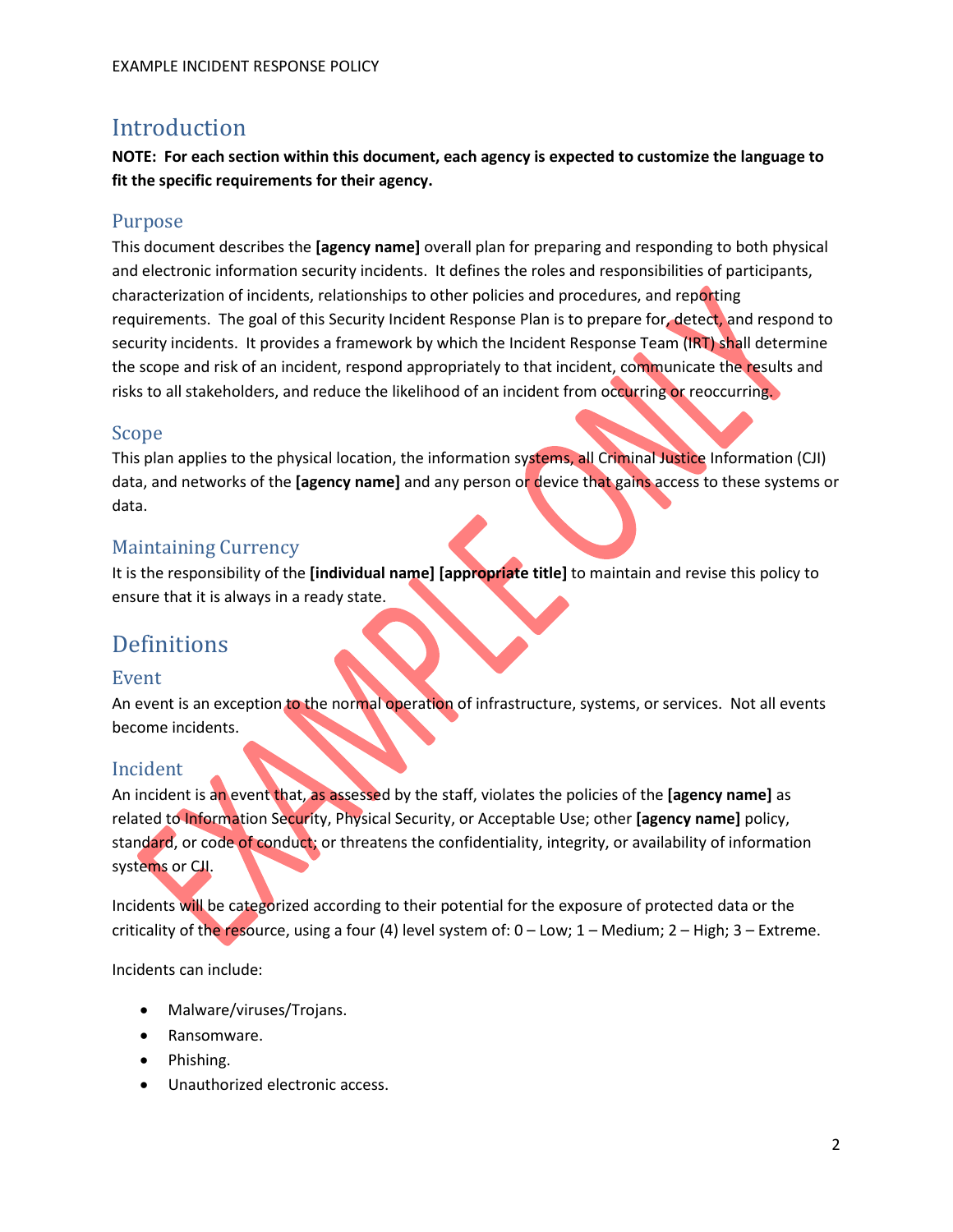- Breach of information.
- Unusual, unexplained or repeated loss of connectivity.
- Unauthorized physical access.
- Loss or destruction of physical files, etc.
- **[Any other agency defined incidents should be listed here]**

#### <span id="page-3-0"></span>Criminal Justice Information

CJI is as defined in the Federal Bureau of Investigation (FBI) Criminal Justice Information Services (CJIS) Security Policy and the Michigan Administrative Rules.

#### <span id="page-3-1"></span>Evidence Preservation

The goal of any incident response is to reduce and contain the impact of an incident and ensure that information security related assets are returned to service in the timeliest manner possible. The need for a rapid response is balanced by the need to collect and preserve evidence in a manner consistent with state and federal laws, and to abide by legal and administrative requirements for documentation and chain-of-custody.

## <span id="page-3-2"></span>Incident Response

In accordance with the FBI CJIS Security Policy, based off the National Institute of Standards and Technology (NIST) Special Publication 800-61 rev. 2, the Incident Response Life Cycle consists of a series of phases—distinct sets of activities that will assist in the handling of a security incident, from start to finish.

#### <span id="page-3-3"></span>Preparation

Preparation includes those activities that enable the **[agency name]** to respond to an incident. These include a variety of policies, procedures, tools, as well as governance and communications plans.

The **[agency name]** utilizes several mechanisms to prevent, and prepare to respond to, an incident.

- *Security Awareness Training:* All personnel are required to take FBI CJIS Security Policycompliant Security Awareness Training. This training must be updated at a minimum of every two years. Additionally, **[agency name]** requires **[monthly, quarterly, biannual, annual]** security awareness training provided through **[provider]**. This training covers additional ongoing threats to systems such as malware, phishing, social engineering, ransomware, and other threats as they become known.
- *Malware/Antivirus/Spyware Protections:* All information system terminals, as well as key information flow points on the network are protected by continuous defense against malware/antivirus/spyware and other known malicious attacks. These defense mechanisms are kept up to date without the need for end user intervention, and end users are restricted from accessing, modifying, disabling, or making other changes to the defense mechanisms.
- *Firewalls and Intrusion Prevention Devices (IPD):* Multiple firewalls and IPD are in place within the network to provide the necessary depth of defense. **[Agency name that maintains IT**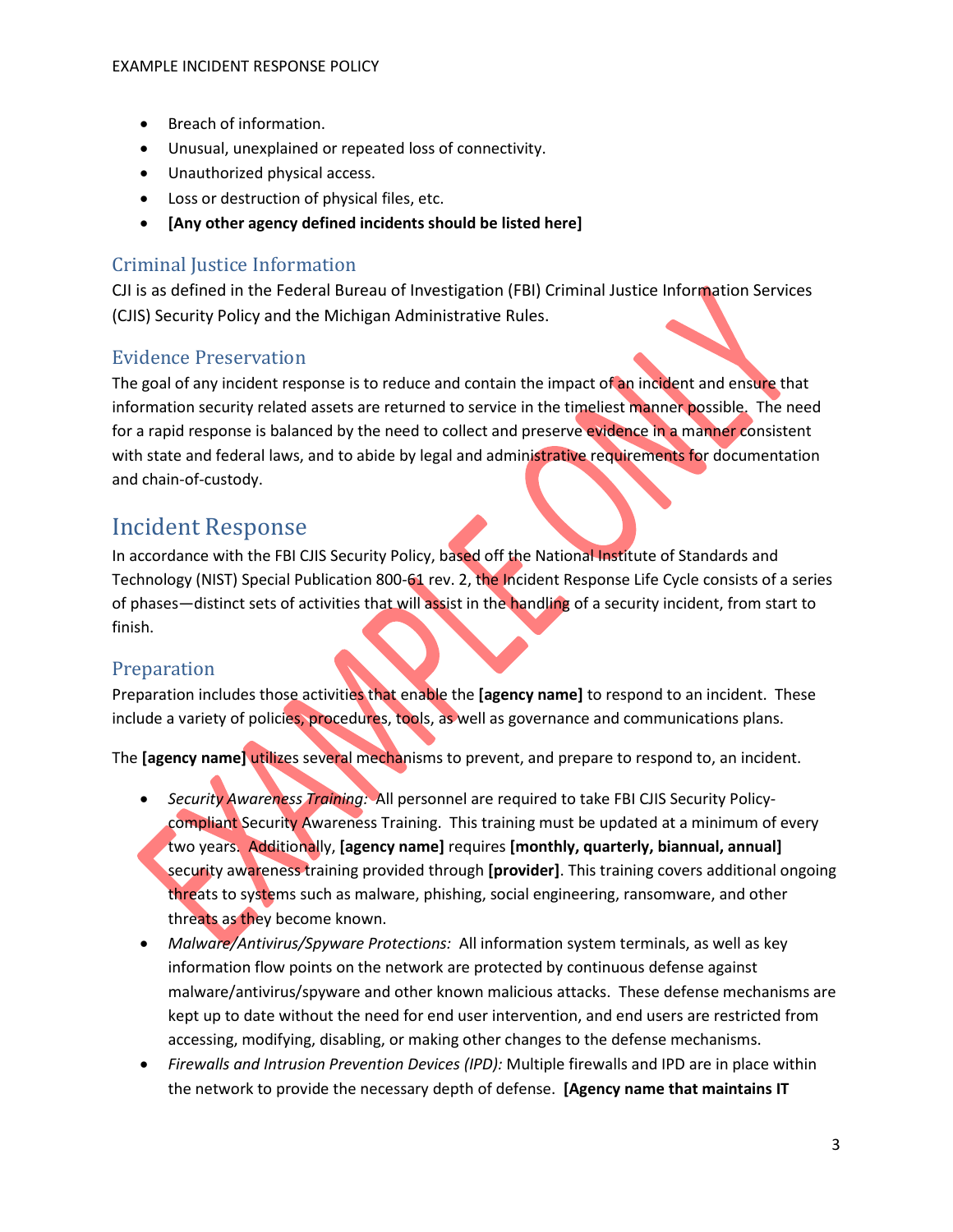**equipment]** keeps all firewalls and IPD up to date with the latest security patches and other relevant upgrades, as well as maintain an active backup of the latest security configuration.

- *Personnel Security Measures:* All **[agency name]** personnel with access to CJI or those areas in which CJI is accessed, stored, modified, transmitted, or maintained have been cleared to the required Personnel Security standards set forth in FBI CJIS Security Policy section 5.12.1 and the Michigan Addendum.
- *Physical Security Measures:* All locations within the **[agency name]** that house CJI or CJI-related information systems are secured to the required criteria set forth in FBI CJIS Security Policy section 5.9. Access to these secured areas and information systems are a need-to-know/needto-share basis and required agency authorized credentials for access and are under the direct control and management of the **[agency name]**.
- *Event Logs:* Event logging is maintained at all applicable levels, capturing all the required events and content specified for CJI through FBI CJIS Security Policy sections 5.4.1.1 and 5.4.1.1.1, retained for the specified period, and reviewed weekly.
- *Patching/Updating:* Systems shall be patched and updated as new security patches and hot fixes are released. Any software or hardware product that reaches the end of the manufacturers service and support life for patching will be deemed out-of-compliance and replaced.
- *[Any other preparation activities specific to the agency should be defined here.]*

#### <span id="page-4-0"></span>**Staffing**

The **[agency name] [title]** will strive to maintain adequate staff levels and third-party support to investigate each incident to completion and communicate its status to other parties while it continues to monitor the tools that detect new events.

#### <span id="page-4-1"></span>Training

No incident response capability can be effectively maintained over time without proper and ongoing training. The continuous improvement of incident handling processes implies that those processes are periodically reviewed, tested, and translated into recommendations for enhancements. All **[Agency name]** staff will be trained on a periodic basis in security awareness, procedures for reporting and handling incidents to ensure a consistent and appropriate response to an incident, and that postincident findings are incorporated into policy and procedure.

#### <span id="page-4-2"></span>Detection and Analysis

#### <span id="page-4-3"></span>Detection

Detection is the discovery of an event with security tools or through notification by an inside or outside party about a suspected incident. The detection of an incident requires the immediate activation of the IRT as listed in Appendix A. The determination of a security incident can arise from one or several circumstances simultaneously. Means by which detection can occur include:

- Trained personnel reviewing collected event data for evidence of compromise.
- Software applications analyzing events, trends, and patterns of behavior.
- Intrusion Protection/Intrusion Detection devices alerting to unusual network or port traffic.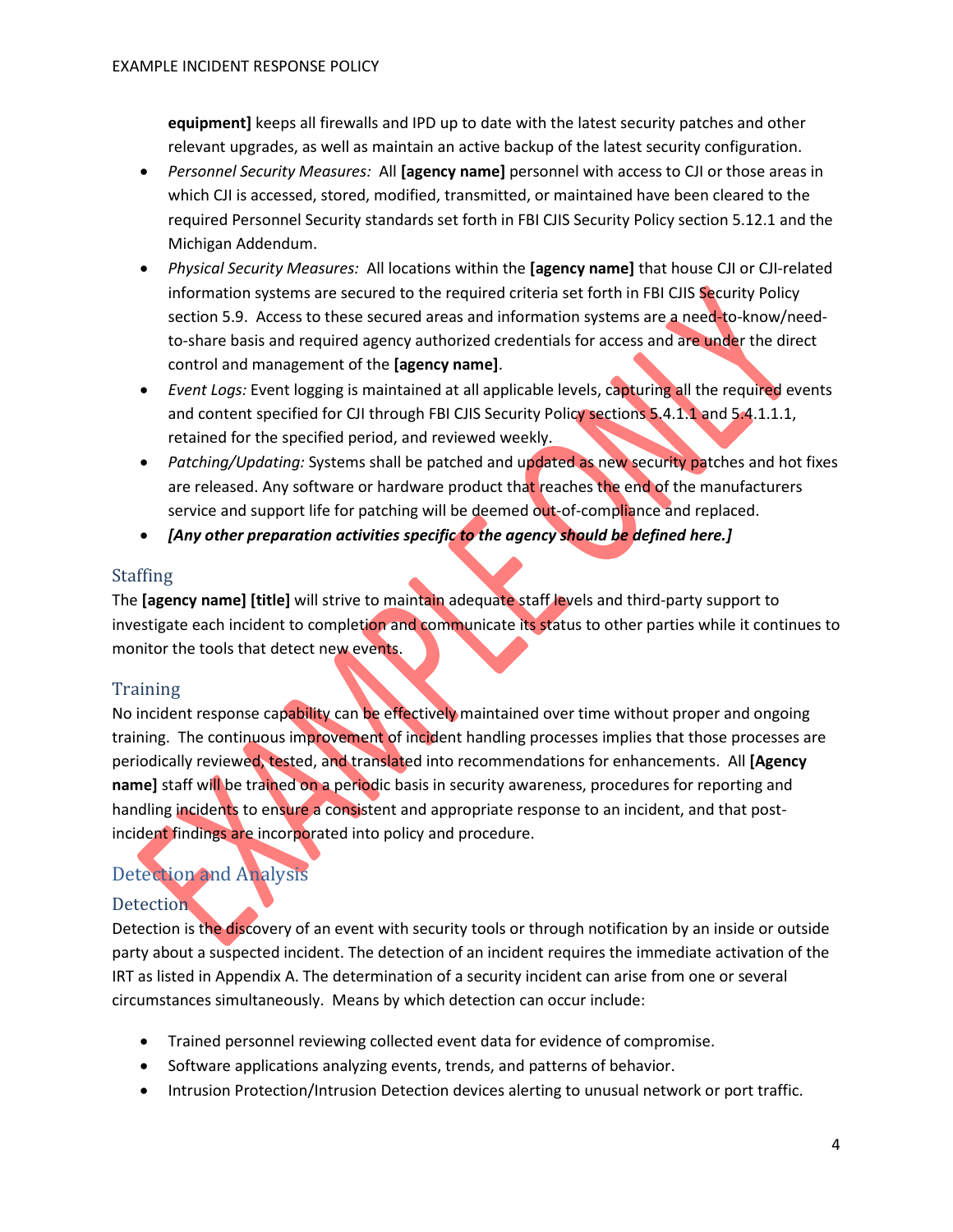• The observation of suspicious or anomalous activity within a **[agency name]** facility or on a computer system.

It is critical in this phase:

- To detect whether a security incident has occurred.
- To determine the method of attack.
- To determine the impact of the incident to the mission, systems, and personnel involved in the incident.
- To obtain or create intelligence products regarding attack modes and methods.

#### <span id="page-5-0"></span>Analysis

Analysis of the incident indicators will be performed in a manner consistent with the type of incident. In the event of a physical incident, appropriate steps will be taken to determine weaknesses in either the physical security of the facility, its monitoring tools, or its training programs to assess areas for process improvement or change. For an electronic incident, **[agency name]** will utilize **[define who is required]** to perform static and dynamic analysis of malicious code, a review of information system boundary protections, determination of source code if applicable, the depth and breadth of the attack, if the attack has migrated to other systems on or off the network, and any other tasks appropriate to the type of incident experienced. These analyses can be performed either manually or utilizing automated tools dependent upon the situation, timeliness, and availability of resources.

#### <span id="page-5-1"></span>Incident Categories

#### *(Note: These should be aligned with the agency's Continuity of Operations Plan and Continuity of Government Plan)*

An incident will be categorized as one of four severity levels. These severity levels are based on the impact to **[agency name]** and can be expressed in terms of financial impact, impact to services and/or performance of our mission functions, impact to **[municipality or county name]'s** image, or impact to trust by **[municipality or county name]'s** customers and citizens, etc. The below table provides a listing of the severity levels and a definition of each severity level.

| <b>Severity Level</b> | <b>Description</b>                                                                                                                                                                                                                                                                                                                                                     |
|-----------------------|------------------------------------------------------------------------------------------------------------------------------------------------------------------------------------------------------------------------------------------------------------------------------------------------------------------------------------------------------------------------|
| $0$ (Low)             | Incident where the impact is minimal. Examples may be e-mail SPAM,<br>isolated virus infections, etc.                                                                                                                                                                                                                                                                  |
| 1 (Medium)            | Incident where the impact is significant. Examples may be a delayed or<br>limited ability to provide services, meet [municipality or county name]'s<br>mission, delayed delivery of critical electronic mail or data transfers, etc.                                                                                                                                   |
| $2$ (High)            | Incident where the impact is severe. Examples may be a disruption to the<br>services and/or performance of our mission functions. [Municipality or<br>county name]'s proprietary or confidential information has been<br>compromised, a virus or worm has become wide spread and is affecting<br>over 1 percent of employees, Pubic Safety systems are unavailable, or |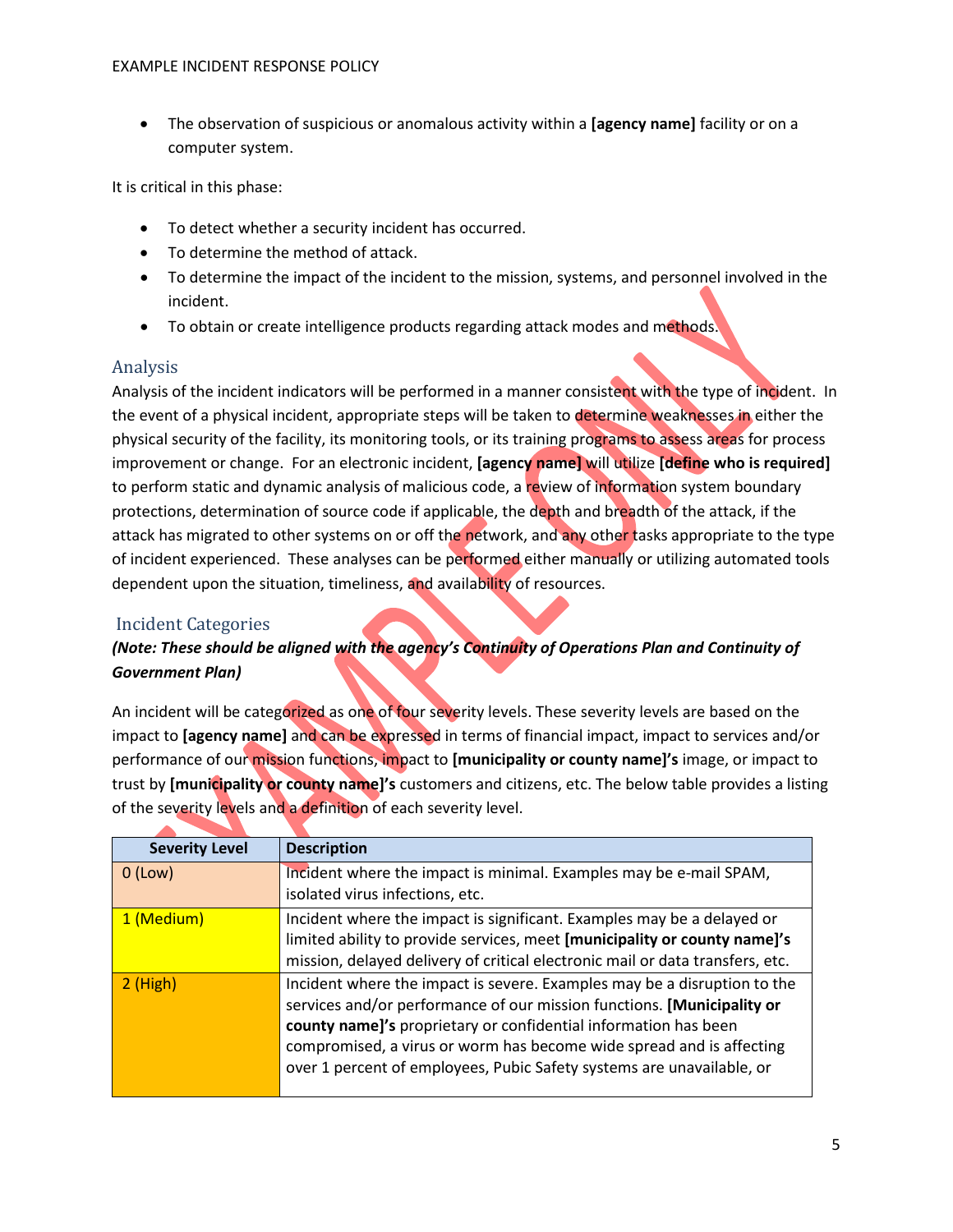|             | [municipality or county name]'s Executive management has been<br>notified.                                                                                                                                                                                                                                                                                                       |
|-------------|----------------------------------------------------------------------------------------------------------------------------------------------------------------------------------------------------------------------------------------------------------------------------------------------------------------------------------------------------------------------------------|
| 3 (Extreme) | Incident where the impact is catastrophic. Examples may be a shutdown of<br>all [municipality or county name]'s network services. [municipality or<br>county name]'s proprietary or confidential information has been<br>compromised and published in/on a public venue or site. Public safety<br>systems are unavailable. Executive management must make a public<br>statement. |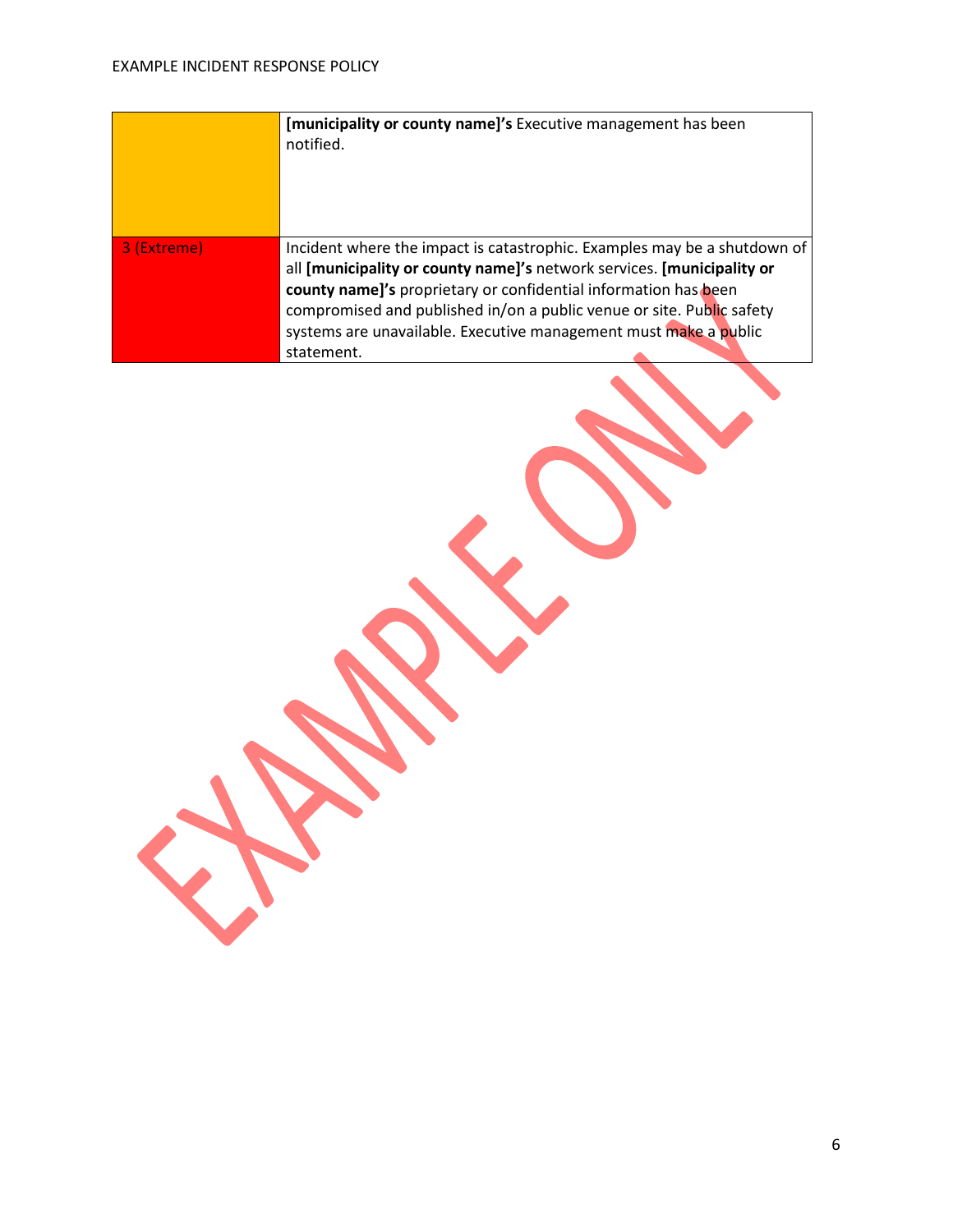#### <span id="page-7-0"></span>Incident Reporting

In the event that an incident involves or is suspected of involving criminal justice information, the MSP Information Security Officer (ISO) will be contacted and provided a CJIS-016 "Information Security Officer (ISO) Security Incident Report". The CJIS-016 is available under the Manuals, Policies, & Laws link at www.michigan.gov/lein.

#### <span id="page-7-1"></span>Containment, Eradication, and Recovery

**Agency must define here how they will accomplish these tasks (i.e., who will help).**

#### <span id="page-7-2"></span>Containment

**[insert name, title, and contact information]** is responsible for containment and will document all containment activities during an incident.

Containment activities for security incidents involve decision-making and the application of strategies to help control attacks and damage, cease attack activities, or reduce the impact or damage caused by the incident. This requires intelligence gathered by the detection and analysis phases of the incident – for example, identification of affected hosts, identification of attacking hosts or attackers, identification of malware and its capabilities, and identification and monitoring of attacker communication channels. In most cases, it is important to introduce containment solutions all at once, as attackers may escalate their attack activity if deployment of the strategy is delayed.

#### <span id="page-7-3"></span>Eradication

**[insert name, title, and contact information]** is responsible for eradication and will document all eradication activities during an incident.

Eradication efforts for a security incident involve removal of latent threats from systems (such as malware on the system and user accounts that may have been created), identifying and mitigating potential vulnerabilities or misconfigurations that may have been exploited, and identification of other hosts that may have been affected within the organization.

#### <span id="page-7-4"></span>Recovery

**[insert name, title, and contact information]** is responsible for recovery and will document all recovery activities during an incident.

Recovery efforts for incidents will involve the restoration of affected systems to normal operation. This is dependent upon the type of incident experienced but may include actions such as restoring systems from backups, rebuilding systems from an agency approved baseline, replacing compromised files with clean versions, installing patches, changing passwords, and increasing network perimeter and hostbased security.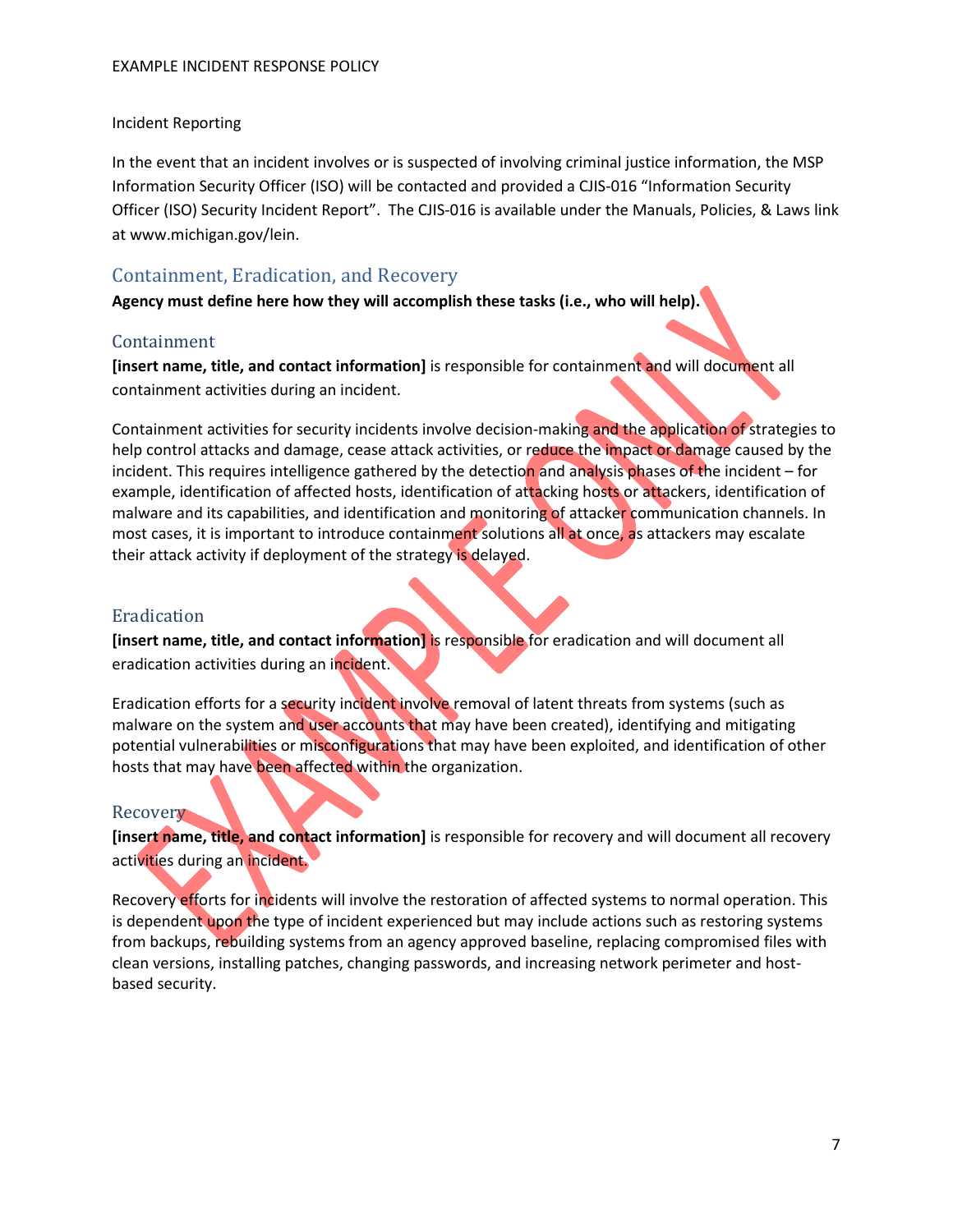#### <span id="page-8-0"></span>Post-Incident Activity

**[insert name, title, and contact information]** is responsible for documenting and communicating postincident activity.

Post-incident activities will occur after the detection, analysis, containment, eradication, and recovery from a security incident. One of the most important phases of incident response, post-incident activities involve the reflection, compilation, and analysis of the activities that occurred leading to the security incident, and the actions taken by those involved in the security incident, including the incident response team. Important items to be reviewed and considered for documentation are:

- Exactly what happened, and at what times?
- How well did staff and management perform in dealing with the incident?
- What information was needed sooner?
- Were any steps or actions taken that might have inhibited the recovery?
- What should be done differently the next time a similar incident occurs?
- How could information sharing with other organizations have been improved?
- What corrective actions can prevent similar actions in the future?
- What precursors or indicators should be watched for in the future to detect similar incidents?
- What additional tools or resources are needed to detect, analyze, and mitigate future incidents?

Post-incident activities will be incorporated into future training opportunities for all parties involved in the incident, from victims, to system administration personnel, to incident responders.

#### <span id="page-8-1"></span>Escalation

The escalation process will be initiated to involve other appropriate resources as the incident increases in scope and impact. Incidents should be handled at the lowest escalation level that can respond to the incident with as few resources as possible in order to reduce the total impact and maintain limits on cyber-incident knowledge. The table below defines the escalation levels with the associated team members involvement.

| <b>Severity Level</b> | Response Team Member Involvement                                                                                             | Description                                                                                                                                                                                            |
|-----------------------|------------------------------------------------------------------------------------------------------------------------------|--------------------------------------------------------------------------------------------------------------------------------------------------------------------------------------------------------|
| $0$ (Low)             | <b>IT Technical Support Staff or vendor.</b><br>Local Agency Security Officer (LASO).                                        | Normal operations.                                                                                                                                                                                     |
| 1 (Medium)            | IT technical support staff or vendor.<br>LASO.<br>IT Director.                                                               | [Municipality or county name] is<br>aware of a potential or actual<br>threat and is responding to that<br>threat.                                                                                      |
| $2$ (High)            | IT technical support staff or vendor.<br>LASO.<br>IT Director.<br>$\bullet$<br>County Administrator/Controller.<br>$\bullet$ | An obvious threat has impacted<br>business operations. Determine<br>course of action for containment<br>and eradication. Message staff of<br>required actions and operational<br>impacts if necessary. |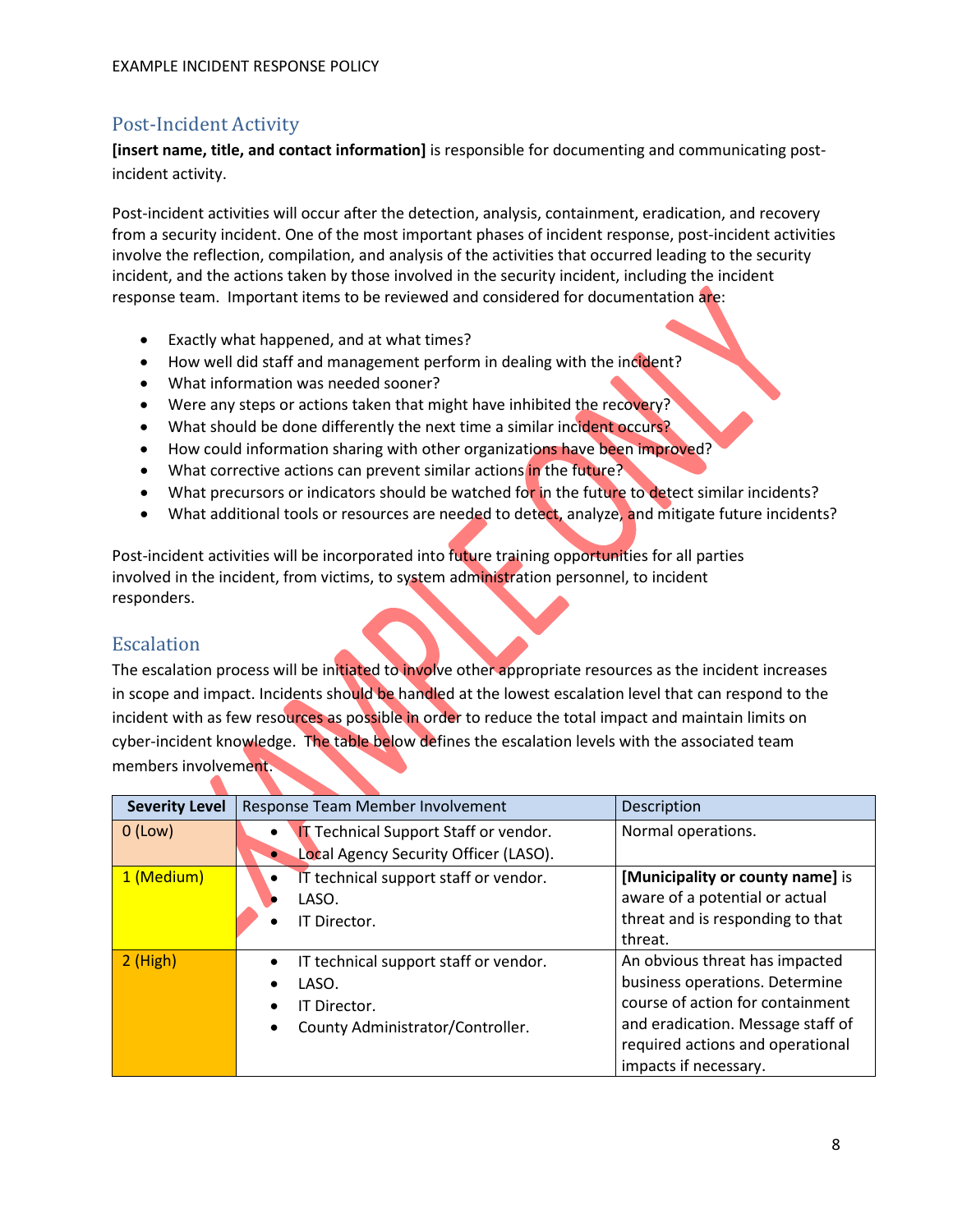#### EXAMPLE INCIDENT RESPONSE POLICY

| 3 (Extreme) | IT technical support staff or vendor.         | Threat is wide spread with           |
|-------------|-----------------------------------------------|--------------------------------------|
|             | LASO.                                         | significant impact. Determine        |
|             | IT Director.                                  | course of action for containment,    |
|             | County Administrator/Controller.<br>$\bullet$ | mitigation, and eradication.         |
|             | Finance Director.                             | Message staff and officials. Prepare |
|             | Legal Contact.                                | for legal action. Prepare for a      |
|             | [Spokesperson title]                          | public statement.                    |

The IRT will consider several characteristics of the incident before escalating the response to a higher level. They are:

- How wide spread is the incident?
- What is the impact to business operations?
- How difficult is it to contain the incident?
- How fast is the incident propagating?
- What is the estimated financial impact to **[Municipality or county name]**?
- Will this negatively affect **[Municipality or county name]**'s image?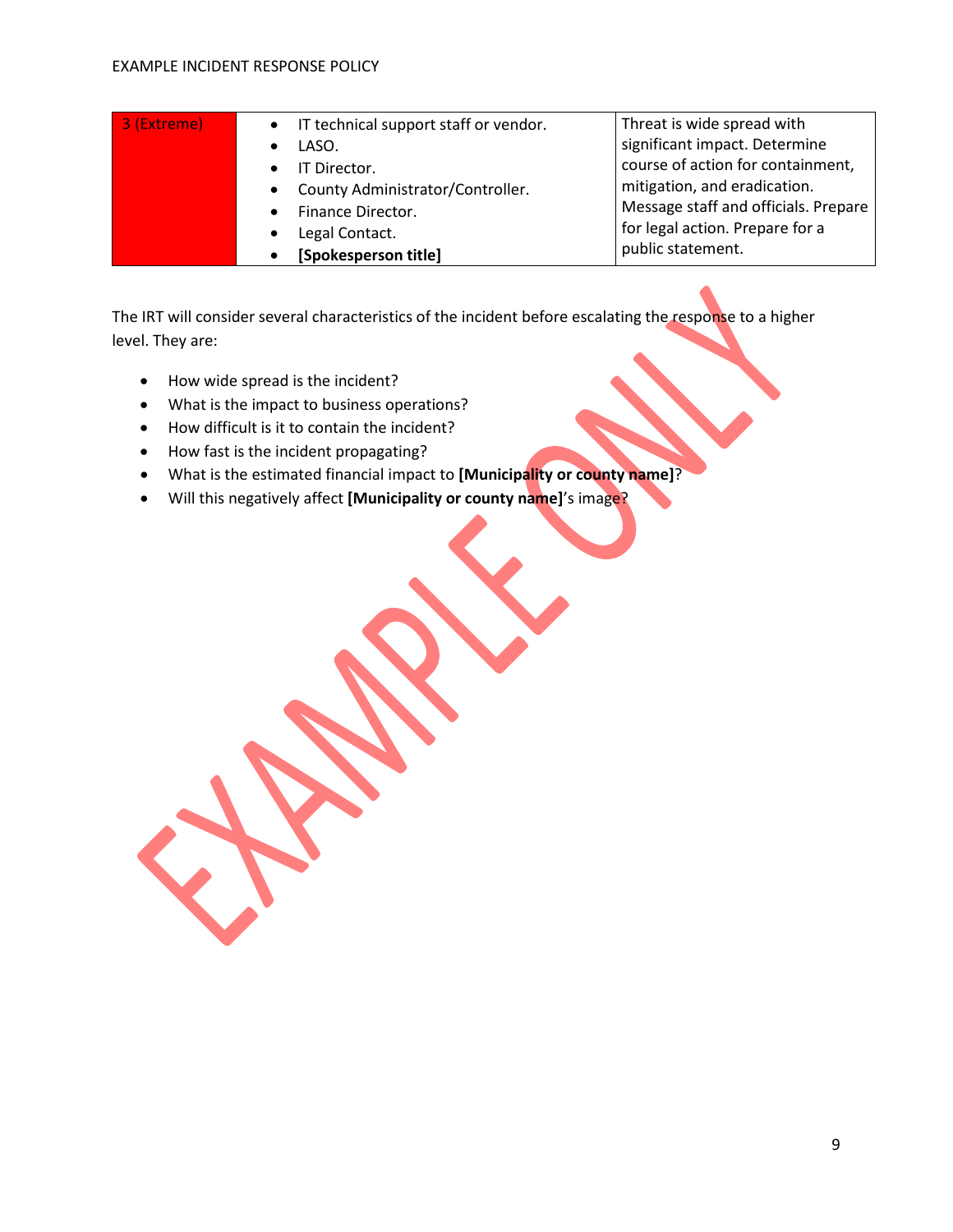# <span id="page-10-0"></span>Appendix A: Incident Response Team

| <b>Role</b>                     | <b>Leadership/Members</b>      | <b>Contact Information</b> |
|---------------------------------|--------------------------------|----------------------------|
| <b>IT Director</b>              |                                |                            |
|                                 |                                |                            |
| <b>IT Staff</b>                 |                                |                            |
|                                 |                                |                            |
| <b>LASO</b>                     |                                |                            |
| County Administrator/Controller |                                |                            |
| [Spokesperson title]            |                                |                            |
|                                 | Homeland Security -            |                            |
|                                 | HHS (Health Insurance          |                            |
|                                 | Portability and Accountability |                            |
|                                 | Act (HIPAA)) -                 |                            |
|                                 | Legal Contact -                |                            |
| <b>Extended Team</b>            | Human Resources -              |                            |
|                                 | Finance -                      |                            |
|                                 | Sheriff -                      |                            |
|                                 | Treasurer -                    |                            |
|                                 | Clerk/Register of Deeds -      |                            |
|                                 | Prosecutor -                   |                            |
|                                 |                                |                            |

**Other Numbers/Contacts:**

- MSP ISO.
- IT Vendor.
- FBI.
- Multi-State Information Sharing & Analysis Center (MS-ISAC).
- Michigan Cyber Command Center (MC3).
- **Other agency contacts.**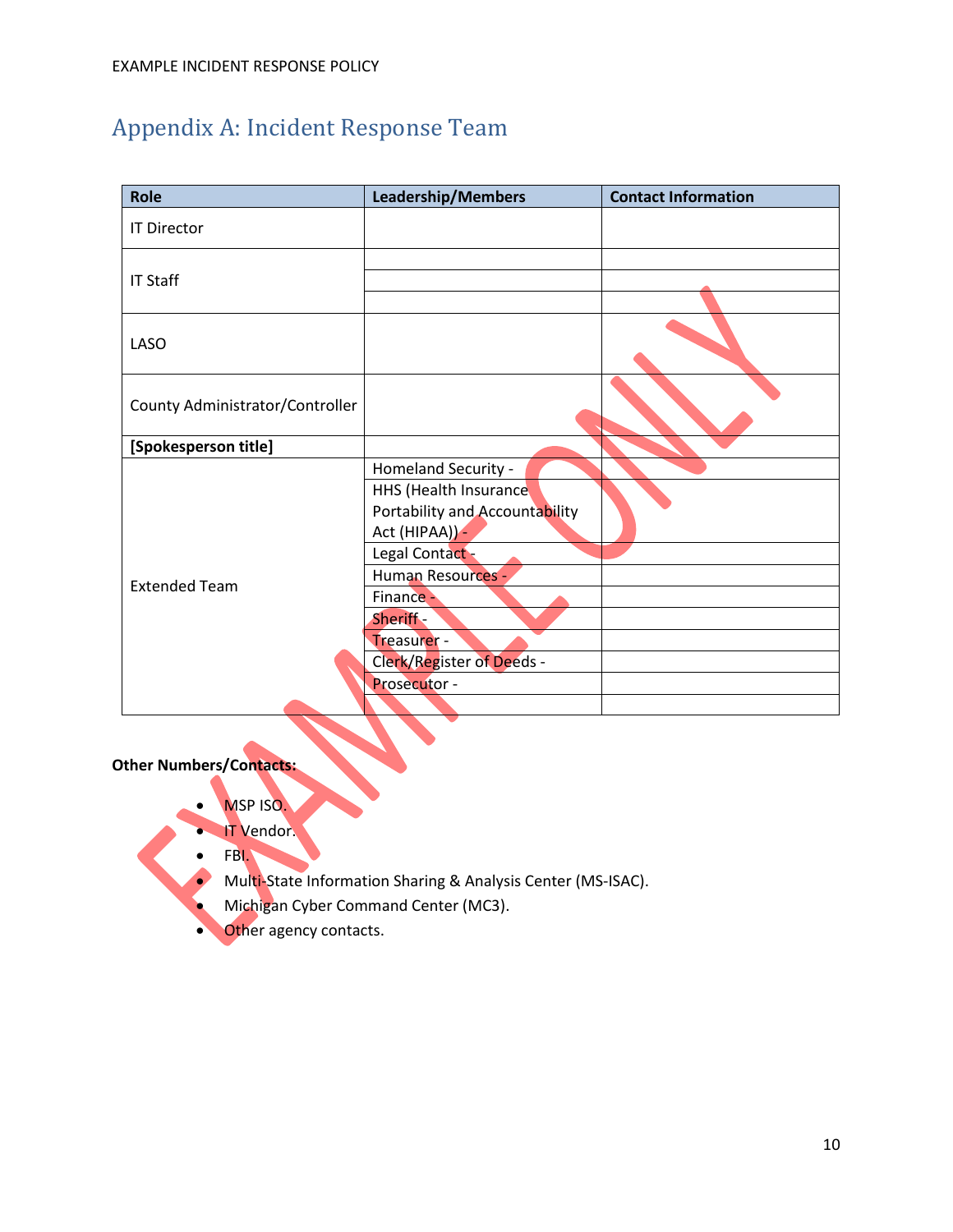## <span id="page-11-0"></span>Appendix B: Incident Response Process Tree

*This appendix is to provide agencies with a response workflow template and assist in the creation of agency-specific action items.*

This document discusses the steps taken during an incident response plan. **To create the plan, the steps in the following example should be replaced with contact information and specific courses of action for your organization**.

- 1) The person who discovers the incident will **[enter action to be performed]**. List possible sources of those who may discover the incident. The known sources should be provided with a contact procedure and contact list. Sources requiring contact information may be:
	- a) Helpdesk.
	- b) IT Manager.

#### **c) [Other contacts as determined to be appropriate for your agency]**

List all sources and check off whether they have contact information and procedures. Usually each source would contact one 24/7 reachable entity such as a grounds security office. Those in the IT department may have different contact procedures than those outside the IT department.

- 2) If the person discovering the incident is a member of the IT department or affected department, they will proceed to step four (4).
- 3) The Helpdesk/manager/IT Staff will refer to the IT emergency contact list or effected department contact list and call the designated numbers in order on the list. The Helpdesk will log:
	- a) The name of the caller.
	- b) Time of the call.
	- c) Contact information about the caller.
	- d) The nature of the incident.
	- e) When the event was first noticed, supporting the idea that the incident occurred.

4) The IT staff member or affected department staff member who receives the call (or discovered the incident) will refer to their contact list for both management personnel to be contacted and incident response members to be contacted. The staff member will call those designated on the list. The staff member will contact the incident response manager using both email and phone messages. The staff member will log the information received in the same format as the grounds security office in the previous step. The staff member could possibly add the following:

- a) Is the system affected business critical?
- b) What is the severity of the potential impact?
- c) Name of system being targeted, along with operating system, Internet Protocol (IP) address, and location.
- d) IP address and any information about the origin of the attack.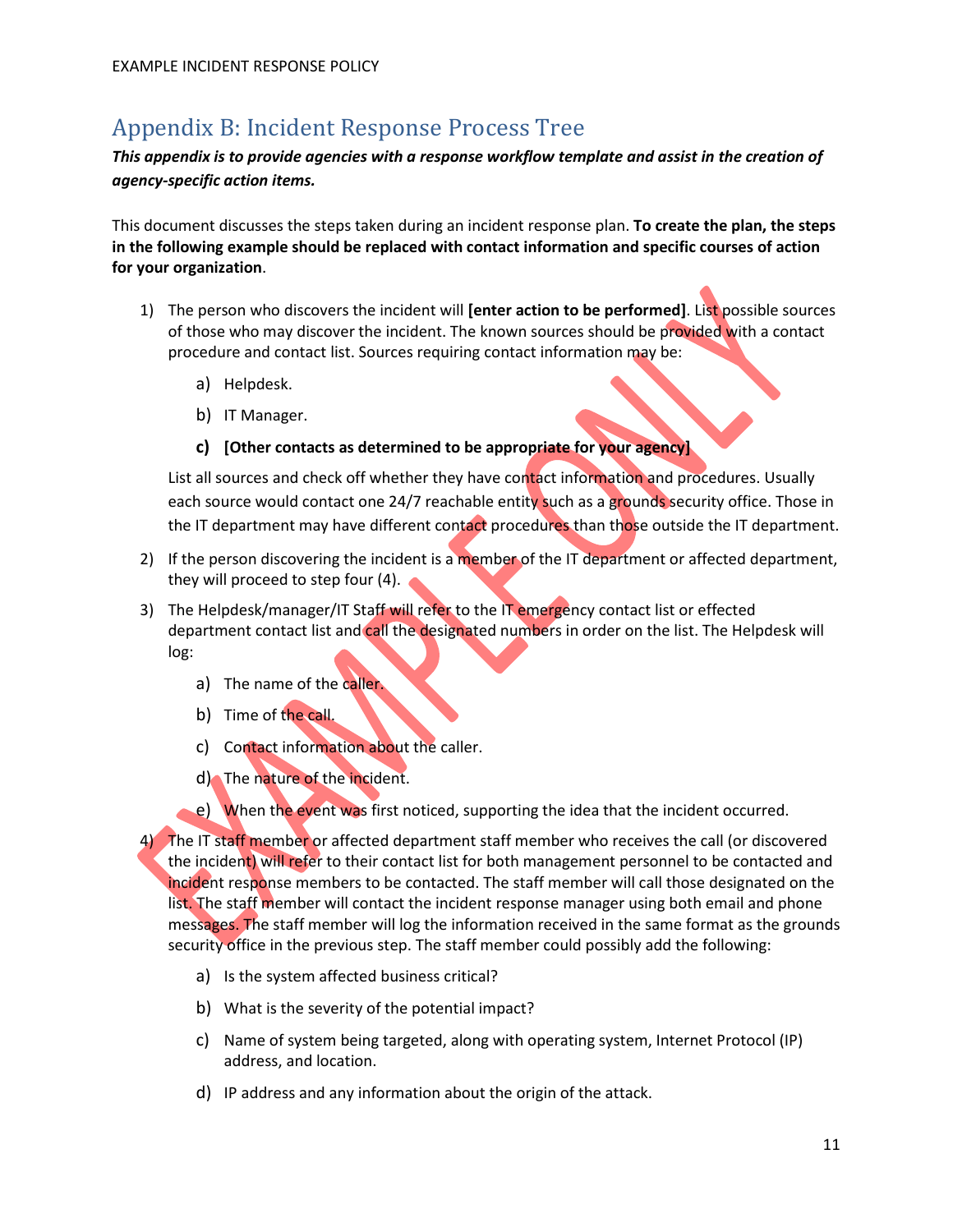- 5) Contacted members of the response team will meet or discuss the situation over the telephone and determine a response strategy.
	- a) Is the incident real or perceived?
	- b) Is the incident still in progress?
	- c) What data or property is threatened and how critical is it?
	- d) What is the impact on the business should the attack succeed? Minimal, serious, or critical?
	- e) What system or systems are targeted, where are they located physically and on the network?
	- f) Is the incident inside the trusted network?
	- g) Is the response urgent?
	- h) Can the incident be quickly contained?
	- i) Will the response alert the attacker and do we care?
	- j) What type of incident is this? Example: virus, worm, intrusion, abuse, damage.
- 6) An incident ticket will be created. The incident will be categorized into the highest applicable level of one of the following categories:
	- a) Category one A threat to public safety or life.
	- b) Category two A threat to sensitive data.
	- c) Category three A threat to computer systems.
	- d) Category four A disruption of services.
- 7) Team members will establish and follow one of the following procedures basing their response on the incident assessment:
	- a) Worm response procedure.
	- b) Virus response procedure.
	- c) System failure procedure.
	- d) Active intrusion response procedure Is critical or sensitive data (Personally Identifiable Information (PII), CJI, etc.) at risk?
	- e) Inactive Intrusion response procedure.
	- f) System abuse procedure.
	- g) Property theft response procedure.
	- h) Website denial of service response procedure.
	- i) Database or file denial of service response procedure.
	- j) Spyware response procedure.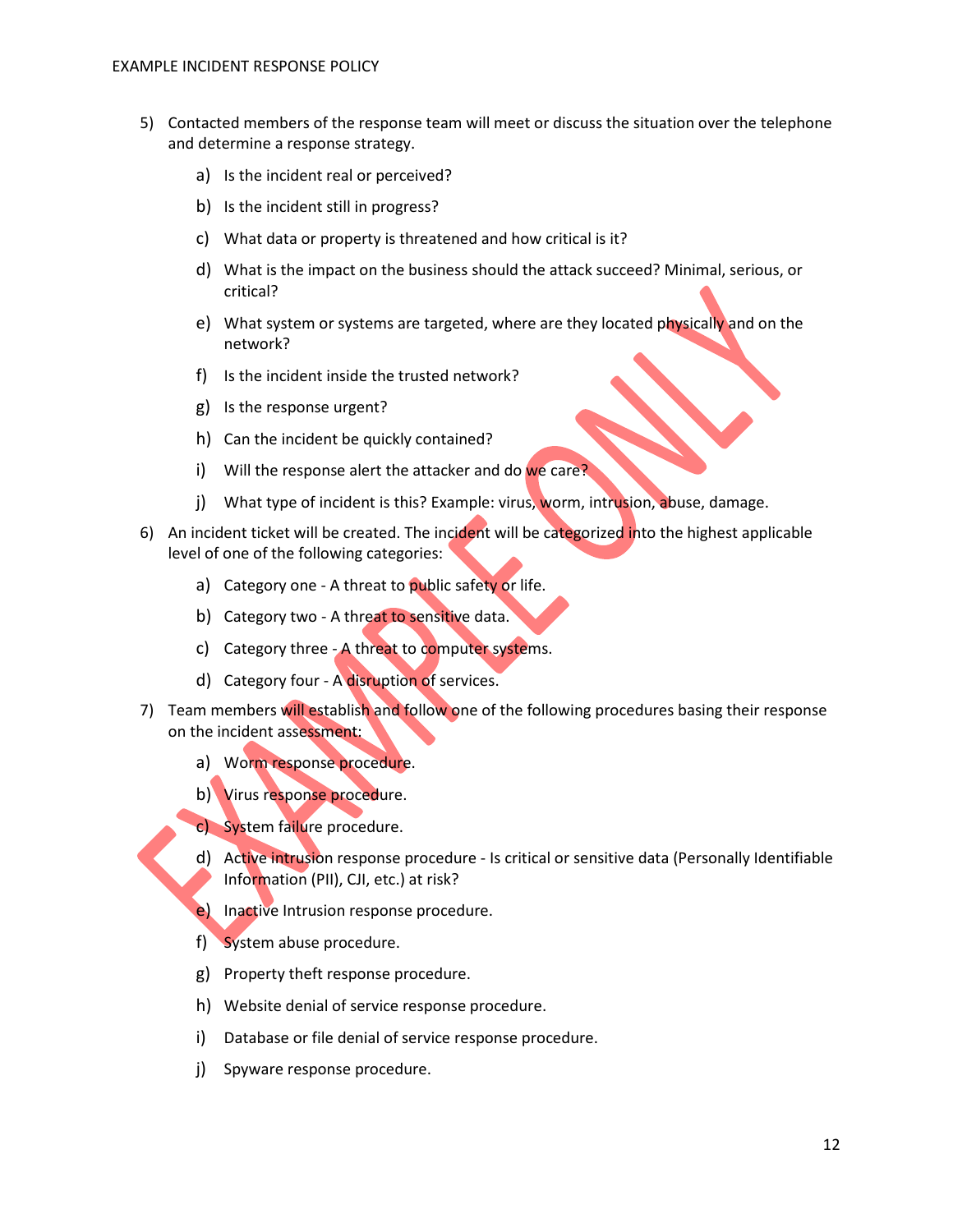The team may create additional procedures which are not foreseen in this document. If there is no applicable procedure in place, the team must document what was done and later establish a procedure for the incident.

- 8) Team members will use forensic techniques, including reviewing system logs, looking for gaps in logs, reviewing intrusion detection logs, and interviewing witnesses and the incident victim to determine how the incident was caused. Only authorized personnel should be performing interviews or examining evidence, and the authorized personnel may vary by situation and the organization.
- 9) Team members will recommend changes to prevent the occurrence from happening again or infecting other systems.
- 10) Upon management approval, the changes will be implemented.
- 11) Team members will restore the affected system(s) to the uninfected state. They may do any or more of the following:
	- a) Reinstall the affected system(s) from scratch and restore data from backups if necessary. Preserve evidence before doing this.
	- b) Make users change passwords if passwords may have been sniffed.
	- c) Be sure the system has been hardened by turning off or uninstalling unused services.
	- d) Be sure the system is fully patched.
	- e) Be sure real time virus protection and intrusion detection is running.
	- f) Be sure the system is logging the correct events and to the proper level.
- 12) Documentation—the following shall be documented:
	- a) How the incident was discovered.
	- b) The category of the incident.
	- c) How the incident occurred, whether through email, firewall, etc.
	- d) Where the attack came from, such as IP addresses and other related information about the attacker.
	- e) What the response plan was.
	- f) What was done in response?
	- g) Whether the response was effective.
- 13) Evidence Preservation—make copies of logs, email, and other communication. Keep lists of witnesses. Keep evidence as long as necessary to complete prosecution and beyond, in case of an appeal.
- 14) Notify proper external agencies—notify the police and other appropriate agencies if prosecution of the intruder is possible. List the agencies and contact numbers here.
- 15) In the event of a loss or suspected loss of criminal justice information, contact the Michigan State Police Information Security Officer via the CJIS-016 Form available on the MSP LEIN [website.](https://www.michigan.gov/msp/0,4643,7-123-3493_72291---,00.html)